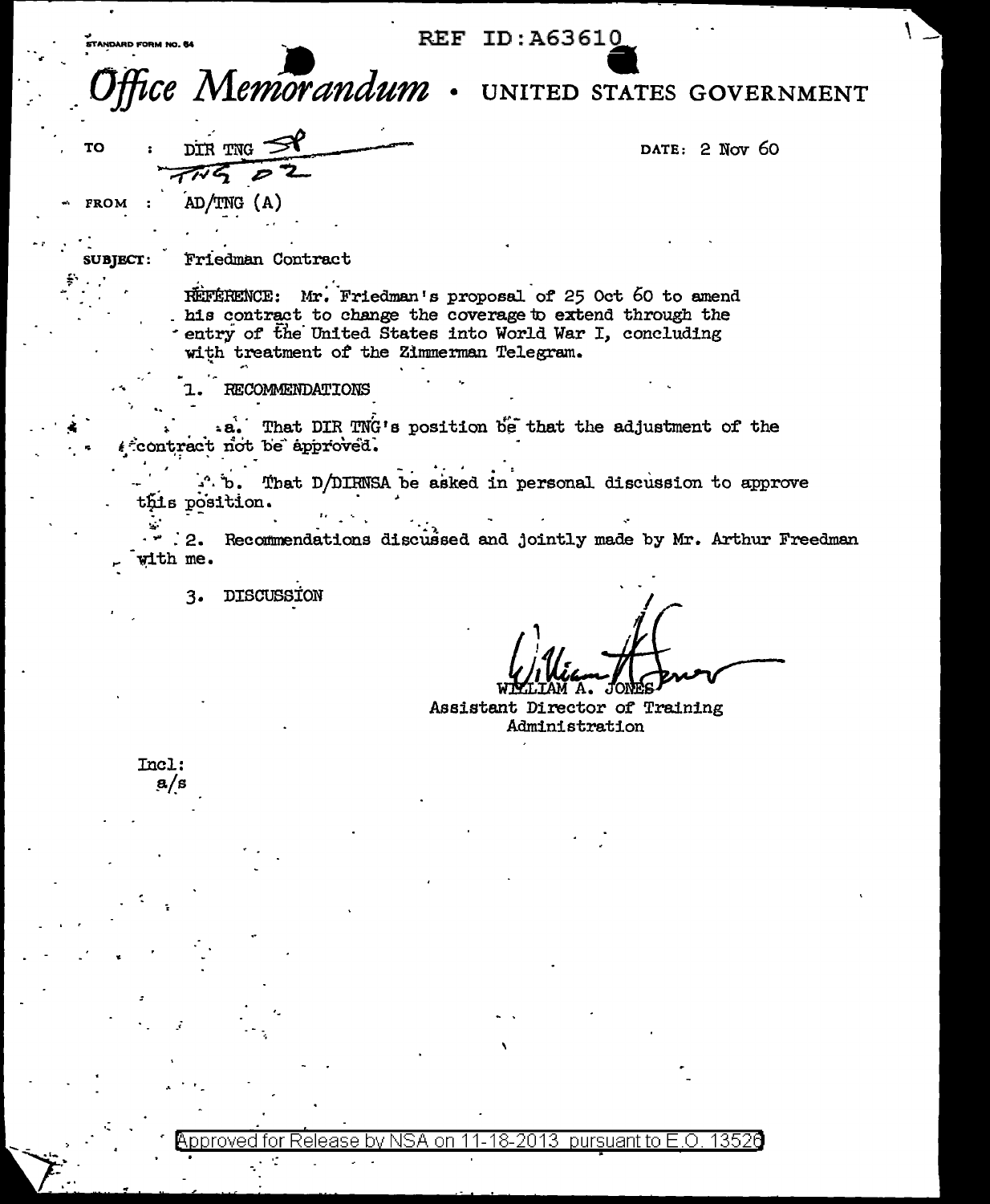

## FRIEDMAN CONTRACT

- A. Contract specifies that Mr. Friedman prepare six lectures and ancillary materials, such as lantern slides and voice recordings, to cover:
	- 1. Basic terminology and account of Cryptology in the earliest days of the invention and development of secret writing.
	- 2. Cryptology in the 13th and 16th Centuries.
	- 3. Cryptology during the American Revolution and up to the Civil War.
	- 4. The Civil War.
	- 5. From the Civil War to the end of World War I.
	- 6. End of World War I to end of World War II.
- B. In short, 'What Mr. Friedman proposes is to change the content of Lectures 5 and 6.
- C. Lectures were originally to have been unclassified. By SERV discussion of 30 Oct 1958 the lectures were to be produced as CONFIDENTIAL but could be subsequently used in NSA as unclassified. So far as Mr. Friedman is concerned the lectures are CONFIDENTIAL.
- D. Status of Contract:
	- 1. Cost of contract was to be \$Lo, 000 to be paid in \$1., 000 increments upon receipt of bi-monthly progress reports from the contractor.
	- 2. We have received 3 lectures plus ancillary materials.
	- $3.$  Paid  $\frac{4}{3}$ ,000
	- 4. Mr. Friedman has substantially completed Lecture 4.
- E. As an aside to the proposal to amend the present contract, Mr. Friedman mentioned the possibility of a second contract to cover those periods of cryptologic history deleted from the original. contract.
- F. CONCLUSIONS
	- 1. It is recommended that Mr. Friedman's proposal. to amend the present contract be rejected for the following reasons: